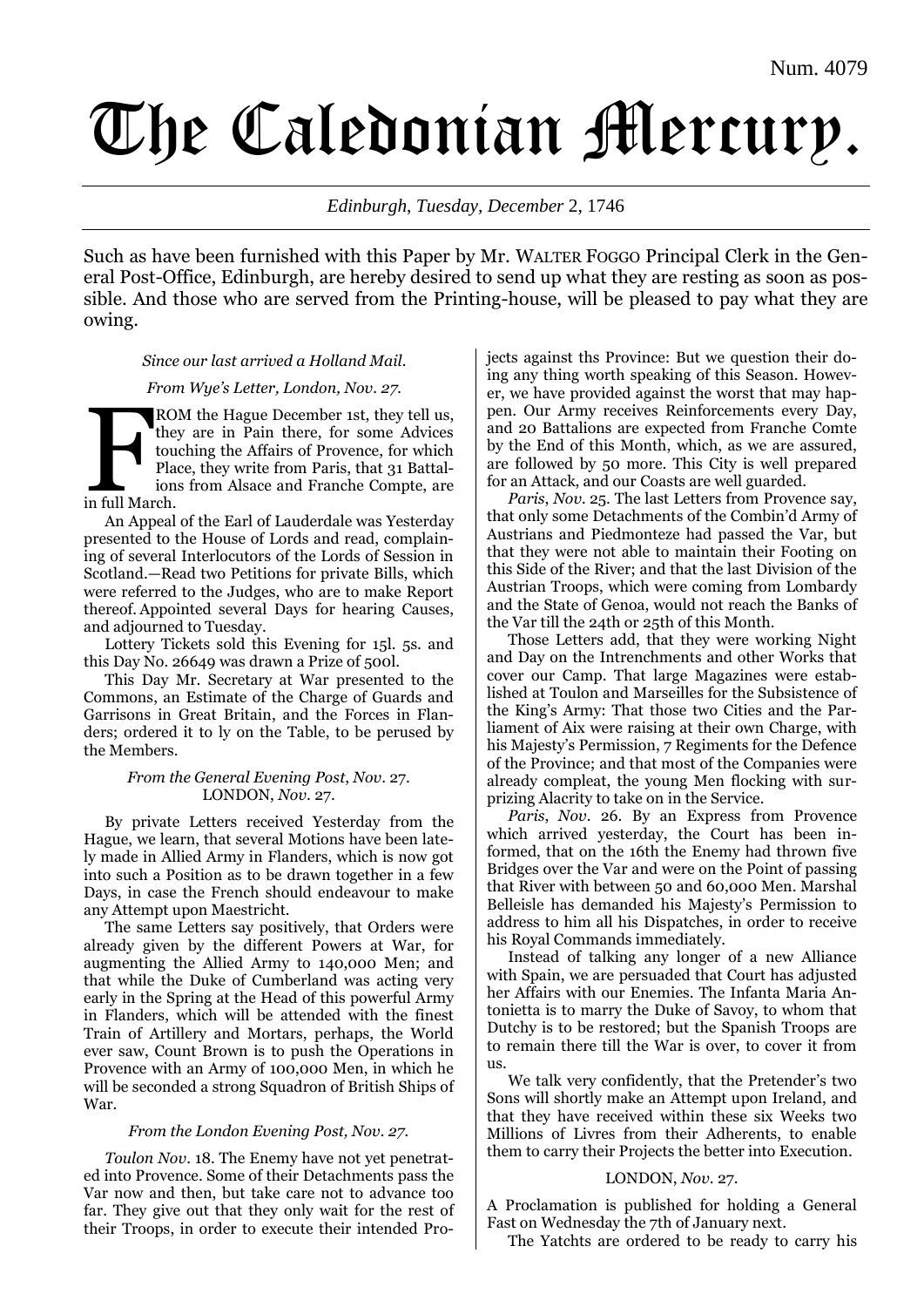Royal Highness the Duke of Cumberland over to Holland.

The Right Hon. Lord Viscount Bury is appointed Aid de Camp to his Majesty.

And Capt. Hudson, of the First Regiment of Foot-Guards, is appointed Aid de Camp to his Royal Highness, in the room of Lord Bury.

The young Princess, of whom the Princess of Orange was lately brought to Bed, was on the 16th instant baptised by the Name of Anne; the Prince and Princess of Wales, the Princess Amelia, and the Duke of Cumberland, being Sponsors.

The unfortunate Mr. Charles Ratcliffe, now under Sentence of Death, is Grandson to the first Earl of Derwentwater, and the youngest of three Sons born to Sir Francis Ratcliffe his Father, by the Lady Mary Tudor, Natural Daughter to King Charles II. by Mrs. Mary Davis.

Last Night arrived a Mail, in 12 Days, from Lisbon, by which we have the agreeable News, that his Majesty's Ships the Defiance, Capt. Greenville, and the Amazon, Capt. Faulkner, who separated from Admiral Anson in his late Cruize, and lost their Masts, got into Lisbon the 5th of Nov. N. S.

And on the 13th following arrived in that Port his Majesty's Ship the Woolwich, Capt. Joseph Lingen, from Barbadoes and the Leeward lslands, who had escaped the Terrible and Neptune, two French Men of War, that fell in with the West-India Fleet the 18th past, in Lat. 47.

#### *From the St. James's Evening Post*, *Nov*. 27.

*Genoa, Nov.* 1. *O.S.* A few Days ago a Council was held at St. Piere d'Arena, in which it is pretended it was resolved to embark 8 or 10000 Men at Villa Franca for the Isles of Hyeres, which Expedition is to be assisted by the English Fleet.

*Vienna, Nov.* 8. *0. S.* The Forces and Artillery that were intended to be sent into Bohemia, are in part arrived there, and the rest are in full March, so that we make no Doubt of putting that Kingdom into a perfect State of Defence, in case of any unforeseen Change of Affairs, Upon the March of the Allies into Provence.

A List is handed about here, by which it appears, that the French and Spaniards have lost this Year in Italy 5 Generals, 1500 Officers; from the Colonel to the Ensign, near 30,000 Subalterns Officers and Soldiers, 205 Pieces of Cannon, and 70 Mortars, besides Horses, Ammunition, &c.

*Liege, Nov.* 14. General Trips has this Day had the Honour of dining with the Prince and Bishop our Sovereign, and this Evening set out under an Escort of 25 Hussars for Tongres. A Subaltern Officer of the Swiss Regiment of Diesbach, in the Service of France, passed by here the 12th with 38 unarmed Recruits, whom he was carrying to Louvain; and, we hear, that having been attacked in a House upon the Road by 15 Hussars, he flipped out at a Back-Door, and had the good Fortune to disarm three of the Hussars that were guarding the Horses of their Companions, who were gone into the House: He afterwards took the rest Prisoners, after having killed 5 of them.

*Scaffhausen*, *Nov.* 12. *O.S.* Since the Arrival of Letters

from Nice, dated the 31st ult. we have received some of the 2d instant, which, without saying any thing farther of the Passage of the Var than what has been already related, add, that the Arrival of the Austrian Troops in that Country was a little retarded by the great Snows that had fallen in the interior Part of Piedmont and along the Coast.

*Brussels*, *Nov.* 17. According to Advices from Paris, 31 Battalions of the Troops which were in Alsace and Franche Comte, are marching to Provence.

*Utrecht*, *Nov.* 21. Letters from Hanover by this Post have brought an Important Piece, which by the last Post was received there from London. It is an authentic Act of the King of Great Britain, signed at Kensington the 19th of last September, whereby his Britannick Majesty, renews and confirms, in the most solemn Manner, the Engagements which he has entered into with the King of Prussia, touching the Guaranty of the peaceable Possession of the Dutchy of Silesia and County of Glatz, in Favour of his Prussian Majesty. The King of Great Britain therein also engages to use his utmost Endeavours to obtain the same thing from the States General.

#### LONDON, *Nov*. 27.

The King has been pleased to appoint the Right Hon. The Lords Cathcart, Ancram, and Bury, to be Lords of the Bed-chamber to his Royal Highness the Duke, their Lordships have kissed his Majesty's Hand upon the Occasion.

They write from Carolina, that they had Advice, there was a general Revolt in Peru, the Natives have given the Spaniards Notice to retire in three Months on Pain of Death.

They write from Boston in New England, that an Express was arrived there, with an Account, that the Fort Massachuset, at Hoosuck,-was burnt down and destroyed by the French Indians, the People-being all killed or taken Captives, not one escaping.

The Merchants trading to Jamaica will on Thursday next, it is said, go up to wait on the Lords of the Admiralty, with their Petition for a Convoy, and for the Regulation of the Weft India Packet.

From Constantinople they write, that the most beautiful and favourable Lady of the Seraglio there had been publickly put to Death, for attempting, on some Disgust to poison her Lord the Sultan.

Letters from Genoa, by way of Leghorn, mention the Discovery of a Conspiracy to massacre the Austrians, and that the Imperial General had thereupon disarmed the National Garrison, to put all Attempts out of their Power. It is added, that a Body of Austrians are marched out of the Parmesan into the Neighbourhood of Spezia, and that some of them had entered into the City of Sarzana.

We hear there will be a Clause in the general Nationalization Bill, for disabling such as receive the Benefit from it from being Members of either Houses of Parliament or enjoying Places of Trust under the Government.

We hear the Scheme for discharging the Deficiency of Civil List is as follows; *viz.* Such whose Demands are not more than 100l. to be paid off. Those under 300l. to be paid so much a Year until paid; and all

*EDINBURGH*: Printed for Thomas Ruddiman and Company, and sold at the Printing-House in the Parliament-close; where *Advertisements* and *Subscriptions* are taken in.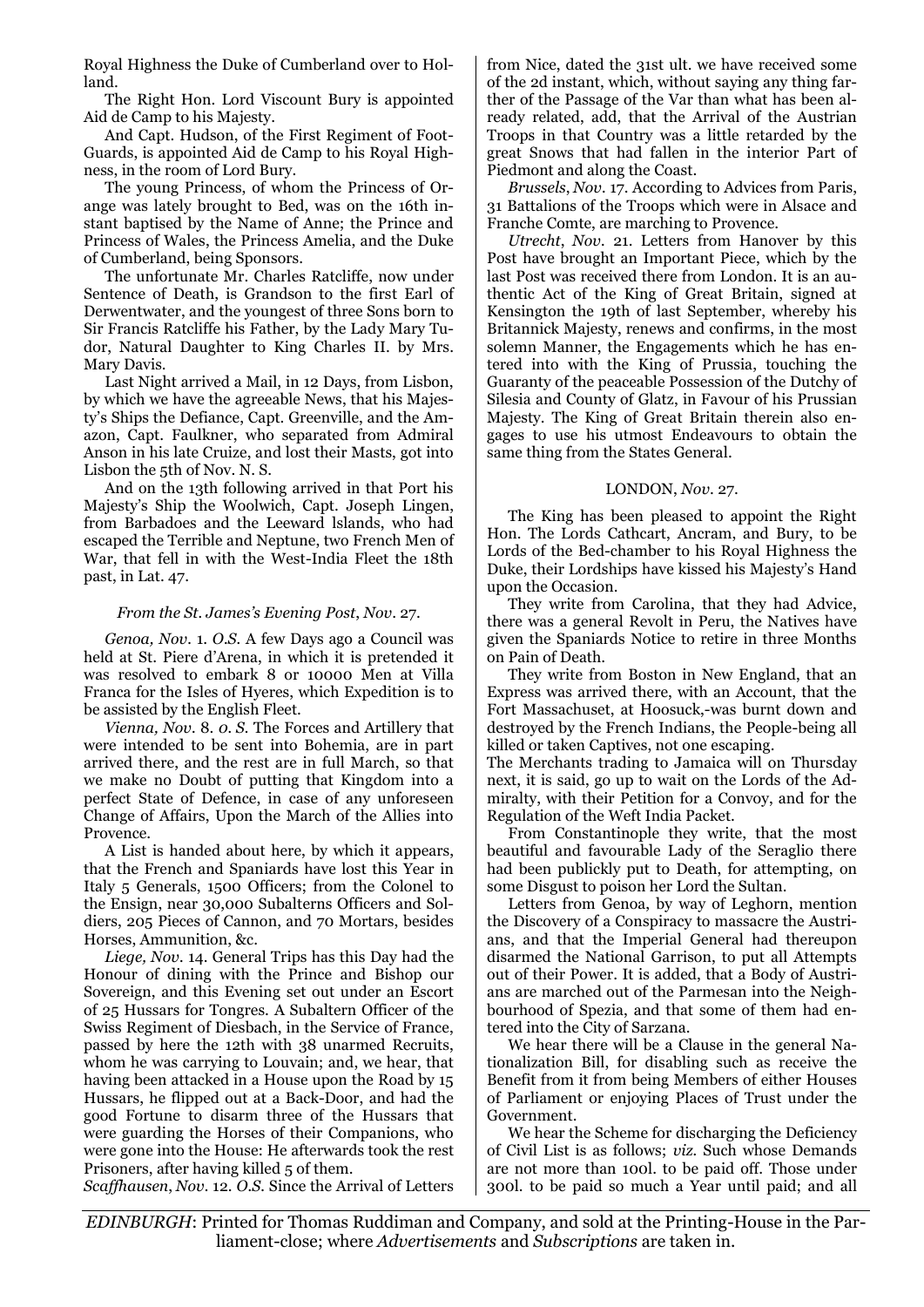above, to have Annuities, carrying 4 per Cent, until discharged.

On Monday the Right Hon. the Lord Viscount Duplin was elected Member of Parliament for the Town of Cambridge.

That Day came on at Rochester in Kent, the Election of a Member of Parliament for that City, in the room of Admiral Haddock deceased, when Sir Chaloner Ogle, Knt. was unanimously chosen.

There is an Account that the London Hope, Prideaux, from Newfoundland, bound to Lisbon, is taken and carried into Bayonne.

'The Three Friends, Ewell, from Boston for the Leeward Islands, is taken and carried into Martinico. The Three Brothers, Pharour, from London for Newfoundland, and Pretty Patty, Robins, from London for Oporto, are taken and carried into Bayonne.

The Charming Nancy, Pipon, and the Duke of Cumberland, both from Antigua, are taken by the French and carried into Bayonne.

The Betty, Shorter, from Barbados for Lancaster is taken by the French, and carried into Bayonne.

The Dottin, Husbands, and the Betsev, Shutter, from Barbadoes, are also taken and carried into Bayonne.

His Majesty's Ship the Blandford, Captain Edward Dodd, arrived at Lisbon the 31st of October, from a Cruize, in which he took a French Privateer, of ten Carriage Guns, and 105 Men, call'd the St. Pierre, Capt. Jean Louis Leintand; and a Spanish Bark from Cadiz, or Bilboa.

#### *The HISTORY of* Europe,

#### From the WESTMINSTER. JOURNAL.

Provence is not yet invaded, though we were so punctually assured that great Blow was given. The French have indeed abandoned the Banks of the Varo, and are themselves abandoned by the Spaniards: But neither the Austrians nor Piedmontese, except a few Irregulars, have yet taken Advantage of the Opportunity, which shews they were not so ready as had been pretended. It has taken up so much Time and Application to fleece and crush the poor Genoese, that the main Object, the distressing of France, seems not to have been attended to properly.

During this Delay, the Enemies daily grow stronger to oppose the Attempt. Great Numbers of Troops are falling down the Rhone, others are upon full March, and the People of the Country are with all Diligence raising seven Regiments of Volunteers. Maillebois has also thrown numerous Garrisons into Antibes and Toulon, the Fortifications of both which Places, as well as Marseilles, are every Day augmenting, and Belleisle will soon see himself at the Head of a numerous Army. The Snows, we are told, which have fallen both in Piedmont and the Riviera, retard the Marches of the landed Invaders, and must of Consequence swell the Waters of the Varo: So that the French flatter themselves that nothing will be attempted against them this Winter.

The Sufferings of the Genoese rather increase than diminish. The Payment of their whole Contributions is not only insisted on, but the Capital itself is obliged to find a great Number of Beds and Matresses for the Officers and Soldiers. It is pretended that a Plot to assassinate the Austrians had been discovered amongst them, to prevent which, they have all been disarmed.

Savona Castle was not reduced when the last Advices came from before it: But the Garrison of Tortona had offered to capitulate, upon being allowed the Honours of War. This, however, was refused, till fresh Instructions could be had from his Sardinian Majesty; the Commandant of the Blockade having Orders at present to receive them on no other Terms than as Prisoners of War at Discretion.

The Invasion of Naples is so far from being laid aside, that the Neapolitans surely expect it, and are making all possible Preparations, both in Troops and Fortifications, to repulse the Invaders.

While France is obliged to weaken herself on the Side of Flanders, it is expected that an early and vigorous Campaign will be there opened by the Allies, and that the Duke of Cumberland will have the supreme Command over Germans and Dutch as well as English.

But the best Piece of News we have this Week had, comes from Berlin, where General Bernes has at last been admitted to his long expected Audience: And as his Britannick Majesty has a third Time solemnly guarranteed Silesia and Glatz to the King of Prussia, we ought to hope that this Guarantee is conditional, and that the Prussian Monarch engages at the same Time not to disturb the remaining Dominions of his Majesty's Ally, the Empress Queen of Hungary.

The Diet of Poland is broke up, according to usual Custom, without effecting any Thing, and the Court is soon expected from Warsaw at Dresden. Bank Stock 126. India Stock no Price. South Sea Stock 101 1 half to 102 1 half.

# EDINBURGH, *December* 2.

#### *Extract of a Letter from London, Nov. 27.*

I hereby acquaint you, that Mr. Macculloch of Glastulloch, James Gordon, Charles Gordon, James Stuart, George Abernethy, Hector Mackenzie, and seven others, have obtained a Reprieve for six Weeks, and Henry Ker of Graden for two Months; and that the four following unhappy Persons are to suffer Tomorow on Kennington-Common, viz. Sir John Wedderburn, Bart, John Hamilton, Governor of the Castle of Carlisle, James Bradshaw, Francis Farquharson of Monaltery, with four more.

On Sunday last passed through this City in their Way to London from the North, some of the Exculpatory Witnesses summoned up to attend the Trials, which come on the 15th inst.

Yesterday William Nisbet of Dirleton, Esq; was unanimously chosen GRAND MASTER of the free Masons in Scotland.

*Greenock, Nov.* 29. *A*rrived the Olive, Gray, from Virginia with Tobacco.

Sailed the Robert and Elizabeth, Reid, for Saltcoats in Ballast.

*EDINBURGH*: Printed for Thomas Ruddiman and Company, and sold at the Printing-House in the Parliament-close; where *Advertisements* and *Subscriptions* are taken in.